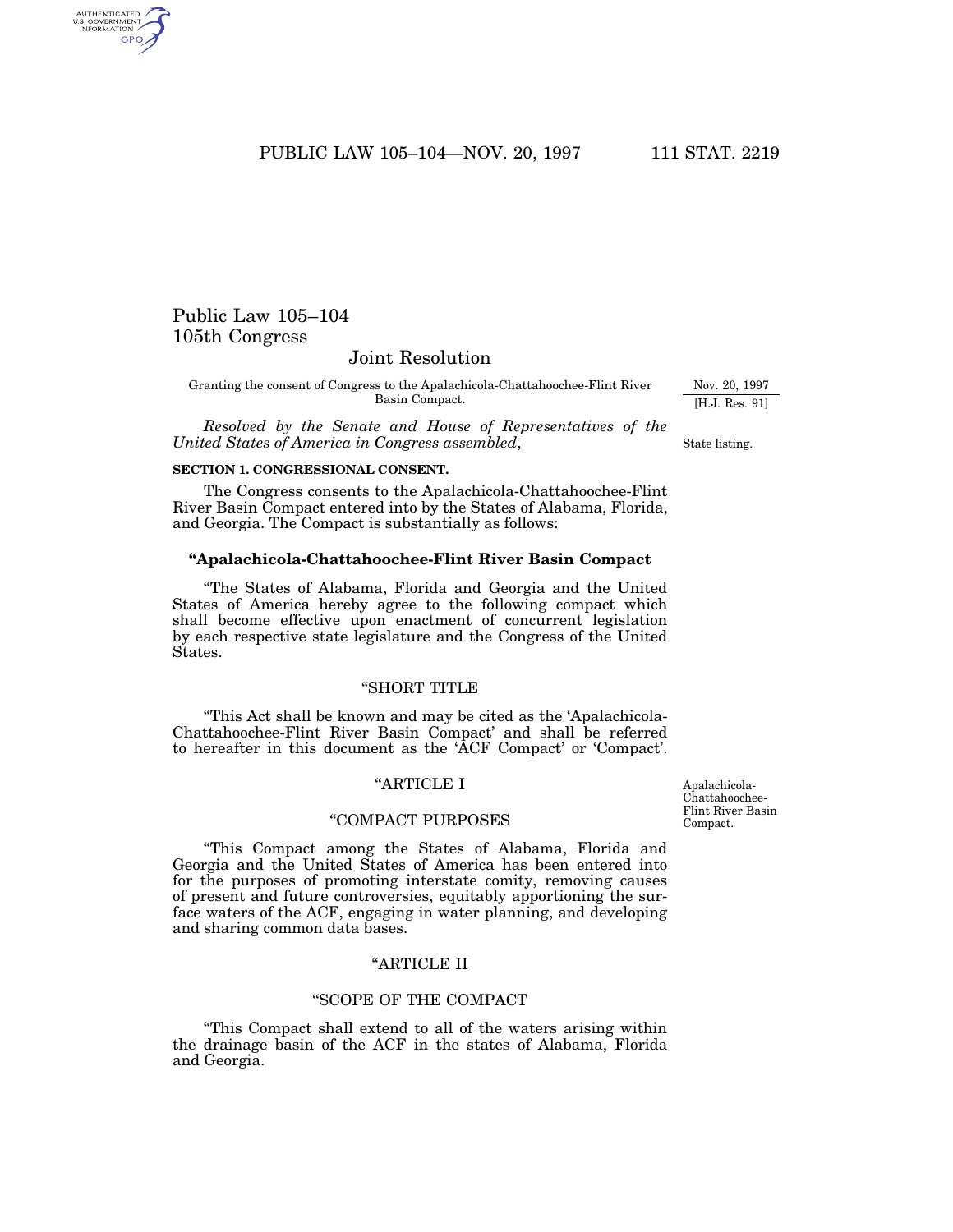# ''ARTICLE III

# ''PARTIES

''The parties to this Compact are the states of Alabama, Florida and Georgia and the United States of America.

# ''ARTICLE IV

#### ''DEFINITIONS

''For the purposes of this Compact, the following words, phrases and terms shall have the following meanings:

"(a) 'ACF Basin' or 'ACF' means the area of natural drainage into the Apalachicola River and its tributaries, the Chattahoochee River and its tributaries, and the Flint River and its tributaries. Any reference to the rivers within this Compact will be designated using the letters 'ACF' and when so referenced will mean each of these three rivers and each of the tributaries to each such river.

''(b) 'Allocation formula' means the methodology, in whatever form, by which the ACF Basin Commission determines an equitable apportionment of surface waters within the ACF Basin among the three states. Such formula may be represented by a table, chart, mathematical calculation or any other expression of the Commission's apportionment of waters pursuant to this compact.

''(c) 'Commission' or 'ACF Basin Commission' means the Apalachicola-Chattahoochee-Flint River Basin Commission created and established pursuant to this Compact.

''(d) 'Ground waters' means waters within a saturated zone or stratum beneath the surface of land, whether or not flowing through known and definite channels.

''(e) 'Person' means any individual, firm, association, organization, partnership, business, trust, corporation, public corporation, company, the United States of America, any state, and all political subdivisions, regions, districts, municipalities, and public agencies thereof.

"(f) 'Surface waters' means waters upon the surface of the earth, whether contained in bounds created naturally or artificially or diffused. Water from natural springs shall be considered 'surface waters' when it exits from the spring onto the surface of the earth.

" $(g)$  'United States' means the executive branch of the government of the United States of America, and any department, agency, bureau or division thereof.

"(h) 'Water Resource Facility' means any facility or project constructed for the impoundment, diversion, retention, control or regulation of waters within the ACF Basin for any purpose.

"(i) 'Water resources,' or 'waters' means all surface waters and ground waters contained or otherwise originating within the ACF Basin.

### ''ARTICLE V

# ''CONDITIONS PRECEDENT TO LEGAL VIABILITY OF THE COMPACT

''This Compact shall not be binding on any party until it has been enacted into law by the legislatures of the states of Alabama,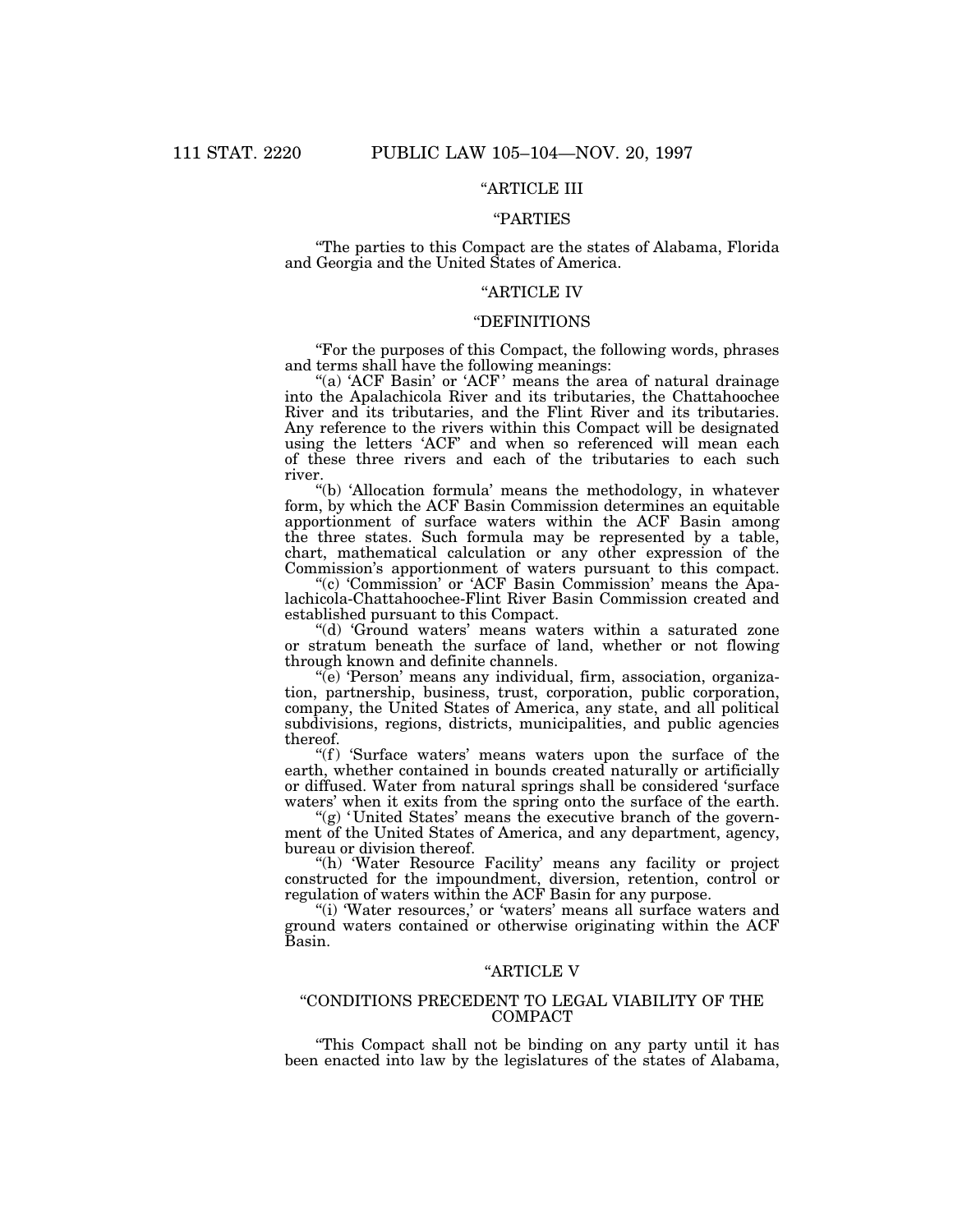Florida and Georgia and by the Congress of the United States of America.

# ''ARTICLE VI

# ''ACF BASIN COMMISSION CREATED

''(a) There is hereby created an interstate administrative agency to be known as the 'ACF Basin Commission.' The Commission shall be comprised of one member representing the state of Alabama, one member representing the state of Florida, one member representing the state of Georgia, and one non-voting member representing the United States of America. The state members shall be known as 'State Commissioners' and the federal member shall be known as 'Federal Commissioner.' The ACF Basin Commission is a body politic and corporate, with succession for the duration of this Compact.

''(b) The Governor of each of the states shall serve as the State Commissioner for his or her state. Each State Commissioner shall appoint one or more alternate members and one of such alternates as designated by the State Commissioner shall serve in the State Commissioner's place and carry out the functions of the State Commissioner, including voting on Commission matters, in the event the State Commissioner is unable to attend a meeting of the Commission. The alternate members from each state shall be knowledgeable in the field of water resources management. Unless otherwise provided by law of the state for which an alternate State Commissioner is appointed, each alternate State Commissioner shall serve at the pleasure of the State Commissioner. In the event of a vacancy in the office of an alternate, it shall be filled in the same manner as an original appointment.

"(c) The President of the United States of America shall appoint President. the Federal Commissioner who shall serve as the representative of all federal agencies with an interest in the ACF. The President shall also appoint an alternate Federal Commissioner to attend and participate in the meetings of the Commission in the event the Federal Commissioner is unable to attend meetings. When at meetings, the alternate Federal Commissioner shall possess all of the powers of the Federal Commissioner. The Federal Commissioner and alternate appointed by the President shall serve until they resign or their replacements are appointed.

''(d) Each state shall have one vote on the ACF Basin Commission and the Commission shall make all decisions and exercise all powers by unanimous vote of the three State Commissioners. The Federal Commissioner shall not have a vote, but shall attend and participate in all meetings of the ACF Basin Commission to the same extent as the State Commissioners.

''(e) The ACF Basin Commission shall meet at least once a year at a date set at its initial meeting. Such initial meeting shall take place within ninety days of the ratification of the Compact by the Congress of the United States and shall be called by the chairman of the Commission. Special meetings of the Commission may be called at the discretion of the chairman of the Commission and shall be called by the chairman of the Commission upon written request of any member of the Commission. All members shall be notified of the time and place designated for any regular or special meeting at least five days prior to such meeting in one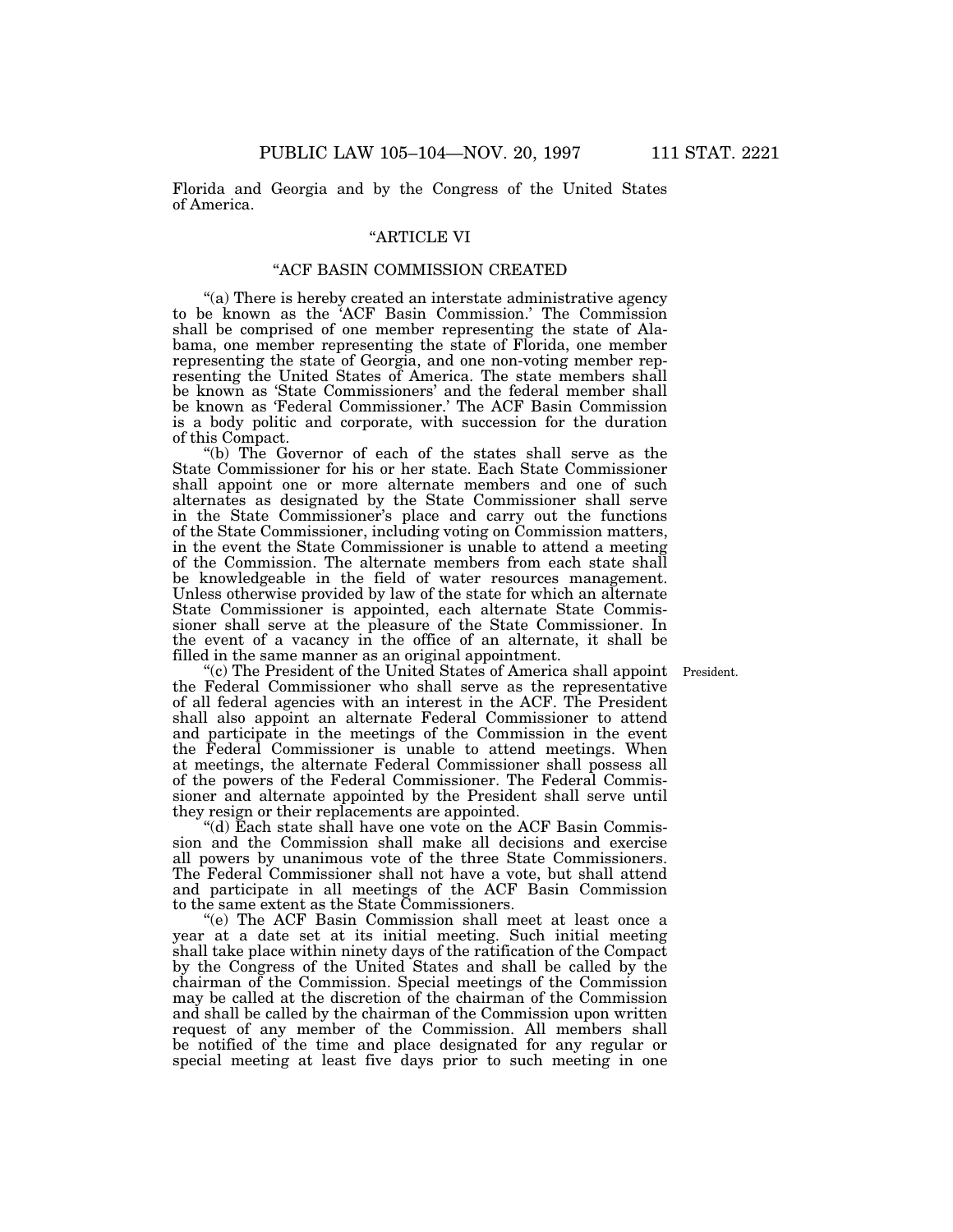of the following ways: by written notice mailed to the last mailing address given to the Commission by each member, by facsimile, telegram or by telephone. The Chairmanship of the Commission shall rotate annually among the voting members of the Commission on an alphabetical basis, with the first chairman to be the State Commissioner representing the State of Alabama.

" $(f)$  All meetings of the Commission shall be open to the public. "(g) The ACF Basin Commission, so long as the exercise of power is consistent with this Compact, shall have the following general powers:

 $(1)$  to adopt bylaws and procedures governing its conduct;

 $(2)$  to sue and be sued in any court of competent jurisdiction;

''(3) to retain and discharge professional, technical, clerical and other staff and such consultants as are necessary to accomplish the purposes of this Compact;

"(4) to receive funds from any lawful source and expend funds for any lawful purpose;

''(5) to enter into agreements or contracts, where appropriate, in order to accomplish the purposes of this Compact;  $(6)$  to create committees and delegate responsibilities;

"(7) to plan, coordinate, monitor, and make recommendations for the water resources of the ACF Basin for the purposes of, but not limited to, minimizing adverse impacts of floods and droughts and improving water quality, water supply, and conservation as may be deemed necessary by the Commission;

''(8) to participate with other governmental and non-governmental entities in carrying out the purposes of this Compact; ''(9) to conduct studies, to generate information regarding

the water resources of the ACF Basin, and to share this information among the Commission members and with others; ''(10) to cooperate with appropriate state, federal, and local

agencies or any other person in the development, ownership, sponsorship, and operation of water resource facilities in the ACF Basin; provided, however, that the Commission shall not own or operate a federally-owned water resource facility unless authorized by the United States Congress;

"(11) to acquire, receive, hold and convey such personal and real property as may be necessary for the performance of its duties under the Compact; provided, however, that nothing in this Compact shall be construed as granting the ACF Basin Commission authority to issue bonds or to exercise any right of eminent domain or power of condemnation;

" $(12)$  to establish and modify an allocation formula for apportioning the surface waters of the ACF Basin among the states of Alabama, Florida and Georgia; and

 $(13)$  to perform all functions required of it by this Compact and to do all things necessary, proper or convenient in the performance of its duties hereunder, either independently or in cooperation with any state or the United States.

# ''ARTICLE VII

# ''EQUITABLE APPORTIONMENT

"(a) It is the intent of the parties to this Compact to develop an allocation formula for equitably apportioning the surface waters

Contracts.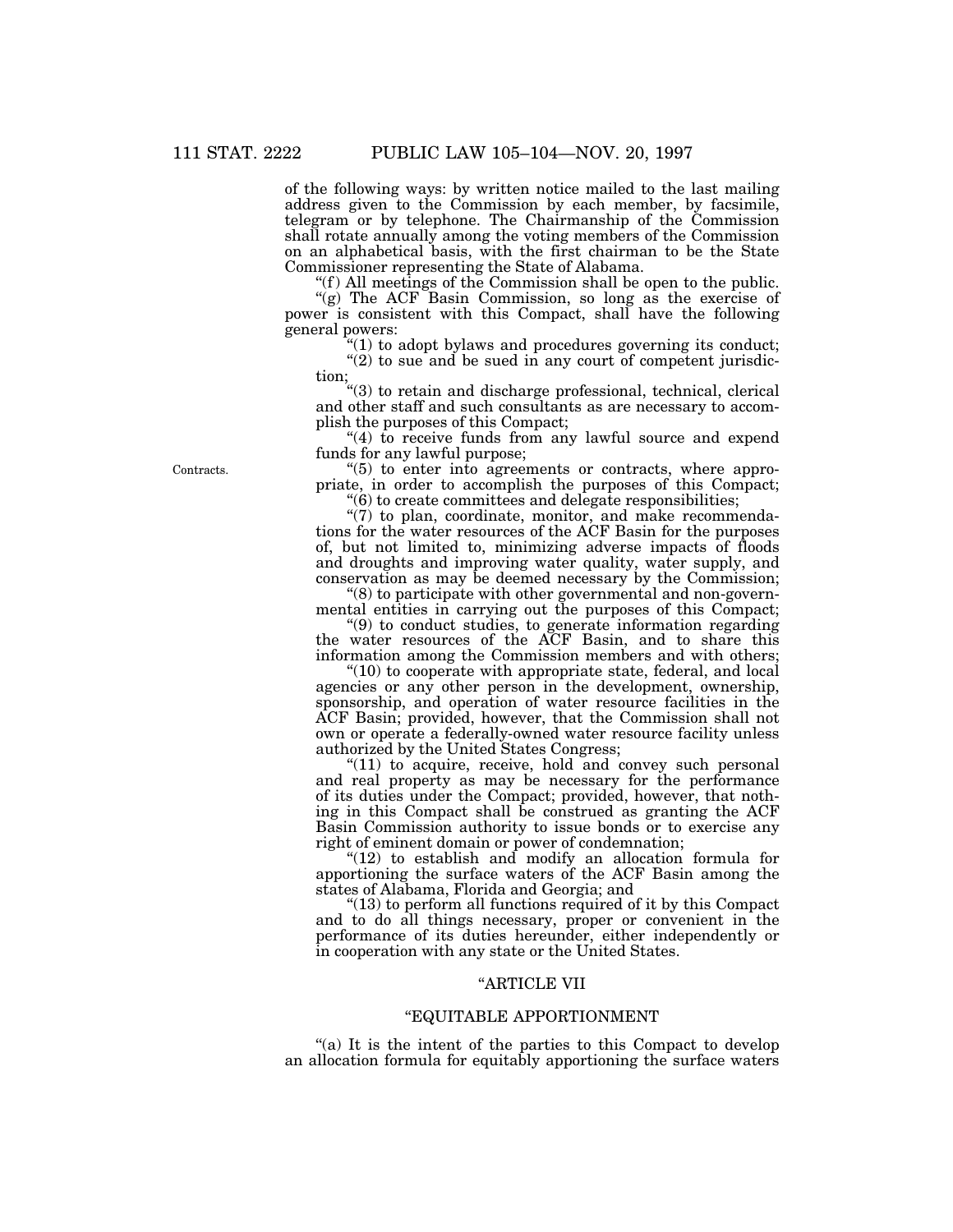of the ACF Basin among the states while protecting the water quality, ecology and biodiversity of the ACF, as provided in the Clean Water Act, 33 U.S.C. Sections 1251 et seq., the Endangered Species Act, 16 U.S.C. Sections 1532 et seq., the National Environmental Policy Act, 42 U.S.C. Sections 4321 et seq., the Rivers and Harbors Act of 1899, 33 U.S.C. Sections 401 et seq., and other applicable federal laws. For this purpose, all members of the ACF Basin Commission, including the Federal Commissioner, shall have full rights to notice of and participation in all meetings of the ACF Basin Commission and technical committees in which the basis and terms and conditions of the allocation formula are to be discussed or negotiated. When an allocation formula is unanimously approved by the State Commissioners, there shall be an agreement among the states regarding an allocation formula. The allocation formula thus agreed upon shall become effective and binding upon the parties to this Compact upon receipt by the Commission of a letter of concurrence with said formula from the Federal Commissioner. If, however, the Federal Commissioner fails to submit a letter of concurrence to the Commission within two hundred ten (210) days after the allocation formula is agreed upon by the State Commissioners, the Federal Commissioner shall within forty-five (45) days thereafter submit to the ACF Basin Commission a letter of nonconcurrence with the allocation formula setting forth therein specifically and in detail the reasons for nonconcurrence; provided, however, the reasons for nonconcurrence as contained in the letter of nonconcurrence shall be based solely upon federal law. The allocation formula shall also become effective and binding upon the parties to this Compact if the Federal Commissioner fails to submit to the ACF Basin Commission a letter of nonconcurrence in accordance with this Article. Once adopted pursuant to this Article, the allocation formula may only be modified by unanimous decision of the State Commissioners and the concurrence by the Federal Commissioner in accordance with the procedures set forth in this Article.

''(b) The parties to this Compact recognize that the United States operates certain projects within the ACF Basin that may influence the water resources within the ACF Basin. The parties to this Compact further acknowledge and recognize that various agencies of the United States have responsibilities for administering certain federal laws and exercising certain federal powers that may influence the water resources within the ACF Basin. It is the intent of the parties to this Compact, including the United States, to achieve compliance with the allocation formula adopted in accordance with this Article. Accordingly, once an allocation formula is adopted, each and every officer, agency, and instrumentality of the United States shall have an obligation and duty, to the maximum extent practicable, to exercise their powers, authority, and discretion in a manner consistent with the allocation formula so long as the exercise of such powers, authority, and discretion is not in conflict with federal law.

''(c) Between the effective date of this Compact and the approval of the allocation formula under this Article, the signatories to this Compact agree that any person who is withdrawing, diverting, or consuming water resources of the ACF Basin as of the effective date of this Compact, may continue to withdraw, divert or consume such water resources in accordance with the laws of the state where such person resides or does business and in accordance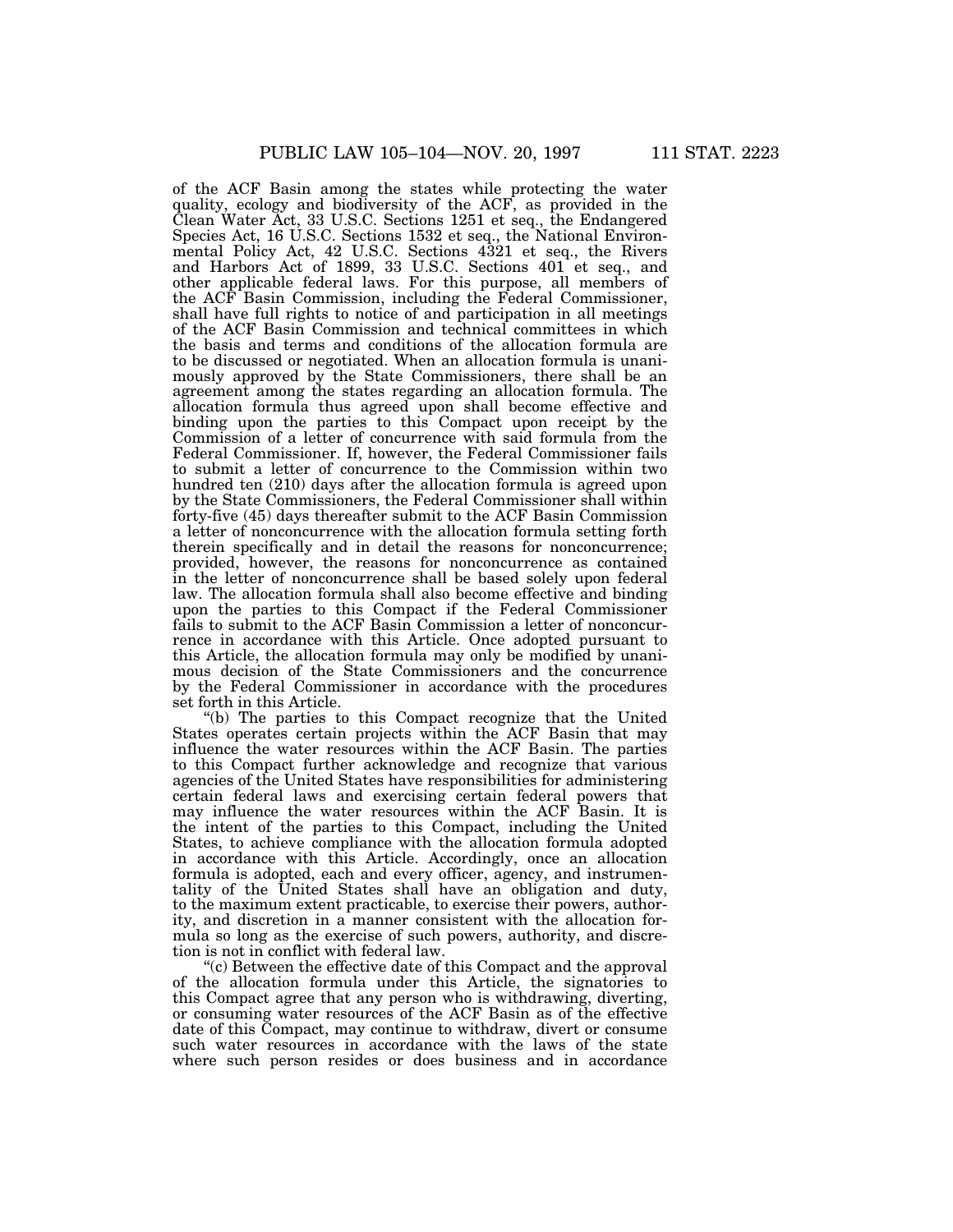with applicable federal laws. The parties to this Compact further agree that any such person may increase the amount of water resources withdrawn, diverted or consumed to satisfy reasonable increases in the demand of such person for water between the effective date of this Compact and the date on which an allocation formula is approved by the ACF Basin Commission as permitted by applicable law. Each of the state parties to this Compact further agree to provide written notice to each of the other parties to this Compact in the event any person increases the withdrawal, diversion or consumption of such water resources by more than 10 million gallons per day on an average annual daily basis, or in the event any person, who was not withdrawing, diverting or consuming any water resources from the ACF Basin as of the effective date of this Compact, seeks to withdraw, divert or consume more than one million gallons per day on an average annual daily basis from such resources. This Article shall not be construed as granting any permanent, vested or perpetual rights to the amounts of water used between January 3, 1992 and the date on which the Commission adopts an allocation formula.

''(d) As the owner, operator, licensor, permitting authority or regulator of a water resource facility under its jurisdiction, each state shall be responsible for using its best efforts to achieve compliance with the allocation formula adopted pursuant to this Article. Each such state agrees to take such actions as may be necessary to achieve compliance with the allocation formula.

''(e) This Compact shall not commit any state to agree to any data generated by any study or commit any state to any allocation formula not acceptable to such state.

#### ''ARTICLE VIII

### ''CONDITIONS RESULTING IN TERMINATION OF THE COMPACT

''(a) This Compact shall be terminated and thereby be void and of no further force and effect if any of the following events occur:

''(1) The legislatures of the states of Alabama, Florida and Georgia each agree by general laws enacted by each state within any three consecutive years that this Compact should be terminated.

"(2) The United States Congress enacts a law expressly repealing this Compact.

''(3) The States of Alabama, Florida and Georgia fail to agree on an equitable apportionment of the surface waters of the ACF as provided in Article VII(a) of this Compact by December 31, 1998, unless the voting members of the ACF Basin Commission unanimously agree to extend this deadline.

''(4) The Federal Commissioner submits to the Commission a letter of nonconcurrence in the initial allocation formula in accordance with Article VII(a) of the Compact, unless the voting members of the ACF Basin Commission unanimously agree to allow a single 45 day period in which the non-voting Federal Commissioner and the voting State Commissioners may renegotiate an allocation formula and the Federal Commissioner withdraws the letter of nonconcurrence upon completion of this renegotiation.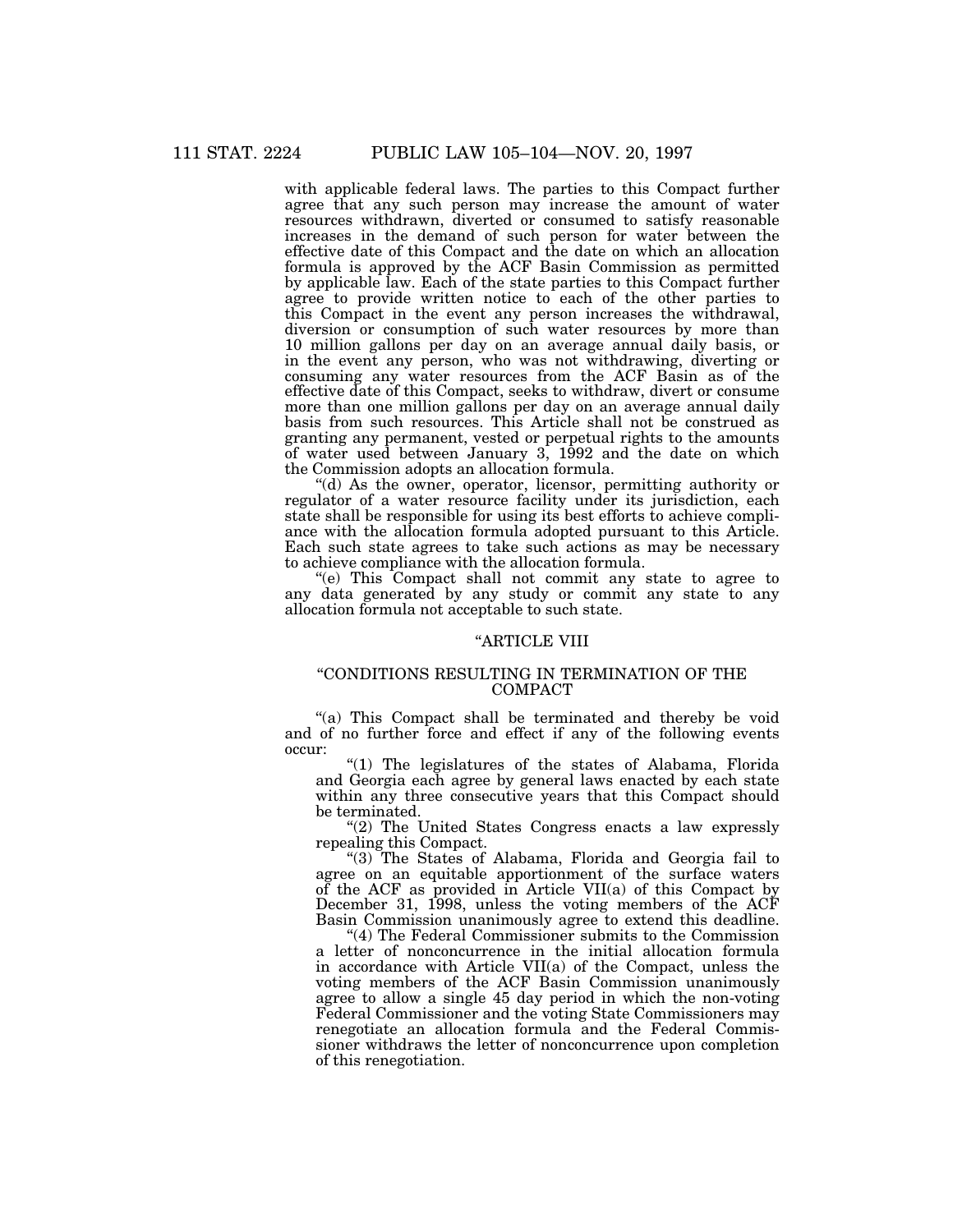''(b) If the Compact is terminated in accordance with this Article it shall be of no further force and effect and shall not be the subject of any proceeding for the enforcement thereof in any federal or state court. Further, if so terminated, no party shall be deemed to have acquired a specific right to any quantity of water because it has become a signatory to this Compact.

### ''ARTICLE IX

#### ''COMPLETION OF STUDIES PENDING ADOPTION OF ALLOCATION FORMULA

''The ACF Basin Commission, in conjunction with one or more interstate, federal, state or local agencies, is hereby authorized to participate in any study in process as of the effective date of this Compact, including, without limitation, all or any part of the Alabama-Coosa-Tallapoosa/Apalachicola-Chattahoochee-Flint River Basin Comprehensive Water Resource Study, as may be determined by the Commission in its sole discretion.

#### ''ARTICLE X

# ''RELATIONSHIP TO OTHER LAWS

"(a) It is the intent of the party states and of the United States Congress by ratifying this Compact, that all state and federal officials enforcing, implementing or administering other state and federal laws affecting the ACF Basin shall, to the maximum extent practicable, enforce, implement or administer those laws in furtherance of the purposes of this Compact and the allocation formula adopted by the Commission insofar as such actions are not in conflict with applicable federal laws.

''(b) Nothing contained in this Compact shall be deemed to restrict the executive powers of the President in the event of a national emergency.

''(c) Nothing contained in this Compact shall impair or affect the constitutional authority of the United States or any of its powers, rights, functions or jurisdiction under other existing or future laws in and over the area or waters which are the subject of the Compact, including projects of the Commission, nor shall any act of the Commission have the effect of repealing, modifying or amending any federal law. All officers, agencies and instrumentalities of the United States shall exercise their powers and authority over water resources in the ACF Basin and water resource facilities, and to the maximum extent practicable, shall exercise their discretion in carrying out their responsibilities, powers, and authorities over water resources in the ACF Basin and water resource facilities in the ACF Basin in a manner consistent with and that effectuates the allocation formula developed pursuant to this Compact or any modification of the allocation formula so long as the actions are not in conflict with any applicable federal law. The United States Army Corps of Engineers, or its successors, and all other federal agencies and instrumentalities shall cooperate with the ACF Basin Commission in accomplishing the purposes of the Compact and fulfilling the obligations of each of the parties to the Compact regarding the allocation formula.

''(d) Once adopted by the three states and ratified by the United States Congress, this Compact shall have the full force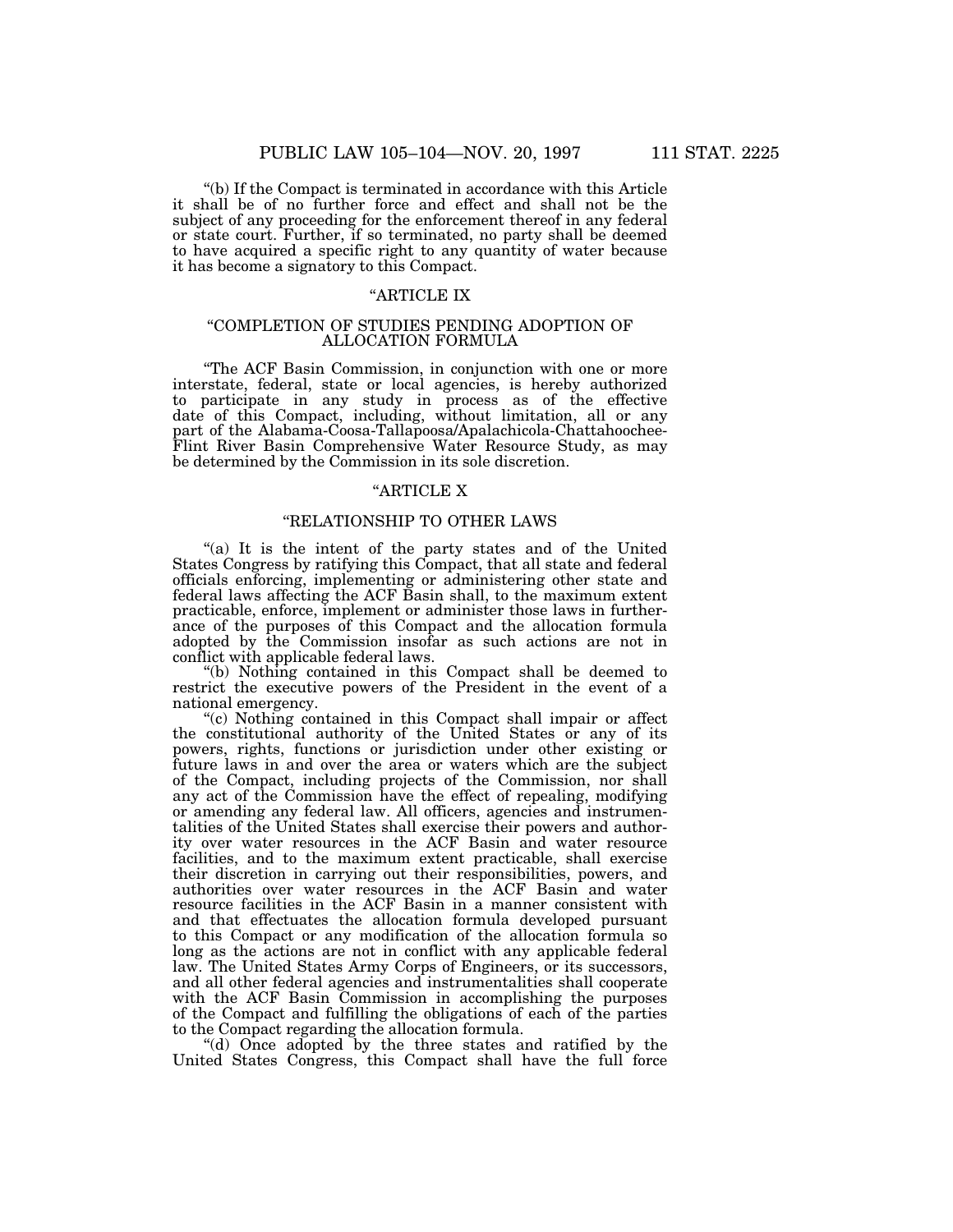and effect of federal law, and shall supersede state and local laws operating contrary to the provisions herein or the purposes of this Compact; provided, however, nothing contained in this Compact shall be construed as affecting or intending to affect or in any way to interfere with the laws of the respective signatory states relating to water quality, and riparian rights as among persons exclusively within each state.

# ''ARTICLE XI

#### ''PUBLIC PARTICIPATION

''All meetings of the Commission shall be open to the public. The signatory parties recognize the importance and necessity of public participation in activities of the Commission, including the development and adoption of the initial allocation formula and any modification thereto. Prior to the adoption of the initial allocation formula, the Commission shall adopt procedures ensuring public participation in the development, review, and approval of the initial allocation formula and any subsequent modification thereto. At a minimum, public notice to interested parties and a comment period shall be provided. The Commission shall respond in writing to relevant comments.

# ''ARTICLE XII

#### ''FUNDING AND EXPENSES OF THE COMMISSION

''Commissioners shall serve without compensation from the ACF Basin Commission. All general operational funding required by the Commission and agreed to by the voting members shall obligate each state to pay an equal share of such agreed upon funding. Funds remitted to the Commission by a state in payment of such obligation shall not lapse; provided, however, that if any state fails to remit payment within 90 days after payment is due, such obligation shall terminate and any state which has made payment may have such payment returned. Costs of attendance and participation at meetings of the Commission by the Federal Commissioner shall be paid by the United States.

#### ''ARTICLE XIII

#### ''DISPUTE RESOLUTION

"(a) In the event of a dispute between two or more voting members of this Compact involving a claim relating to compliance with the allocation formula adopted by the Commission under this Compact, the following procedures shall govern:

"(1) Notice of claim shall be filed with the Commission by a voting member of this Compact and served upon each member of the Commission. The notice shall provide a written statement of the claim, including a brief narrative of the relevant matters supporting the claimant's position.

" $(2)$  Within twenty  $(20)$  days of the Commission's receipt of a written statement of a claim, the party or parties to the Compact against whom the complaint is made may prepare a brief narrative of the relevant matters and file it with the Commission and serve it upon each member of the Commission.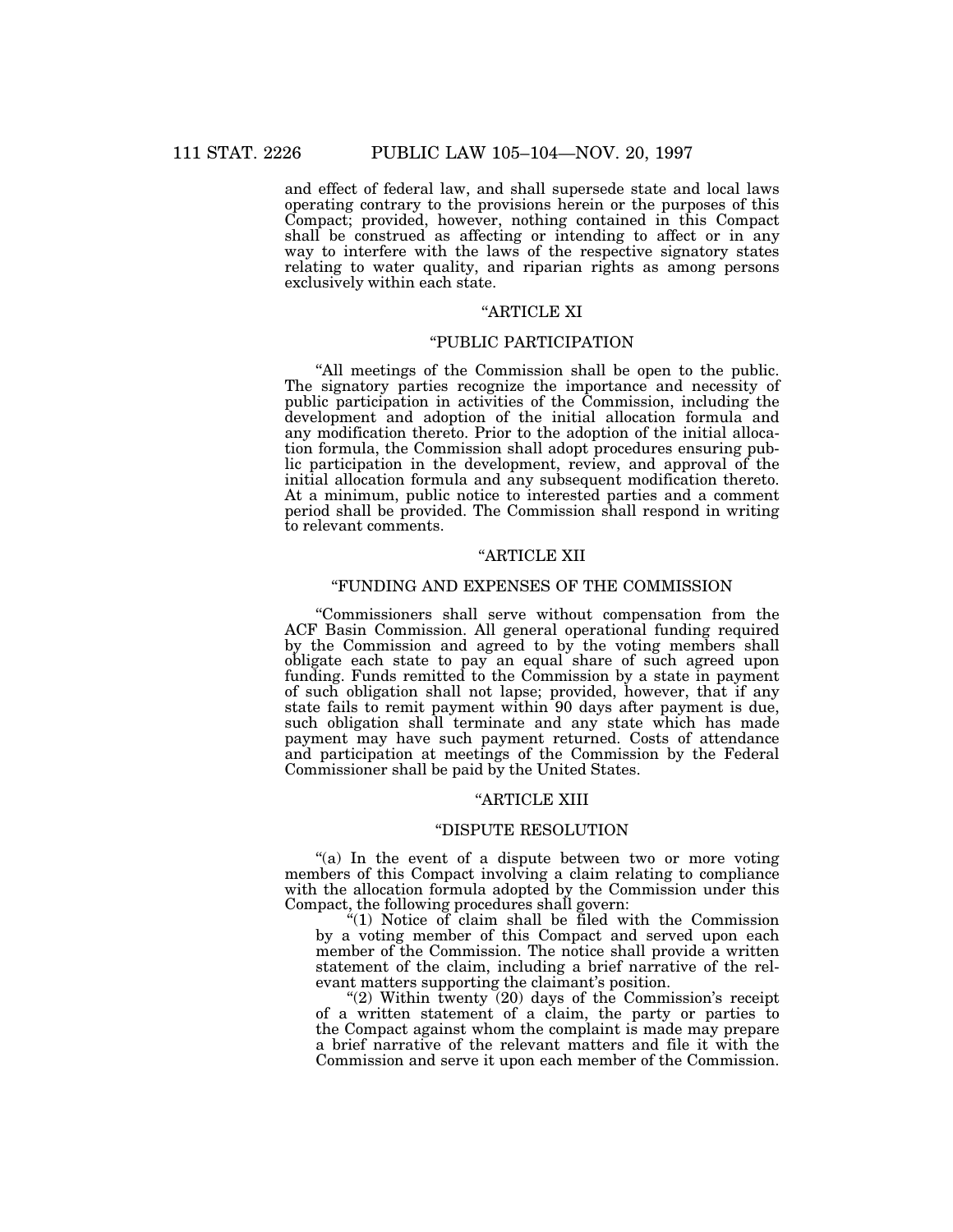''(3) Upon receipt of a claim and any response or responses thereto, the Commission shall convene as soon as reasonably practicable, but in no event later than twenty (20) days from receipt of any response to the claim, and shall determine if a resolution of the dispute is possible.

"(4) A resolution of a dispute under this Article through unanimous vote of the State Commissioners shall be binding upon the state parties and any state party determined to be in violation of the allocation formula shall correct such violation without delay.

''(5) If the Commission is unable to resolve the dispute within 10 days from the date of the meeting convened pursuant to subparagraph (a)(3) of this Article, the Commission shall select, by unanimous decision of the voting members of the Commission, an independent mediator to conduct a non-binding mediation of the dispute. The mediator shall not be a resident or domiciliary of any member state, shall not be an employee or agent of any member of the Commission, shall be a person knowledgeable in water resource management issues, and shall disclose any and all current or prior contractual or other relations to any member of the Commission. The expenses of the mediator shall be paid by the Commission. If the mediator becomes unwilling or unable to serve, the Commission by unanimous decision of the voting members of the Commission, shall appoint another independent mediator.

''(6) If the Commission fails to appoint an independent mediator to conduct a non-binding mediation of the dispute within seventy-five (75) days of the filing of the original claim or within thirty (30) days of the date on which the Commission learns that a mediator is unwilling or unable to serve, the party submitting the claim shall have no further obligation to bring the claim before the Commission and may proceed by pursuing any appropriate remedies, including any and all judicial remedies.

 $\degree$ (7) If an independent mediator is selected, the mediator shall establish the time and location for the mediation session or sessions and may request that each party to the Compact submit, in writing, to the mediator a statement of its position regarding the issue or issues in dispute. Such statements shall not be exchanged by the parties except upon the unanimous agreement of the parties to the mediation.

''(8) The mediator shall not divulge confidential information disclosed to the mediator by the parties or by witnesses, if any, in the course of the mediation. All records, reports, or other documents received by a mediator while serving as a mediator shall be considered confidential. The mediator shall not be compelled in any adversary proceeding or judicial forum to divulge the contents of such documents or the fact that such documents exist or to testify in regard to the mediation.

''(9) Each party to the mediation shall maintain the confidentiality of the information received during the mediation and shall not rely on or introduce in any judicial proceeding as evidence: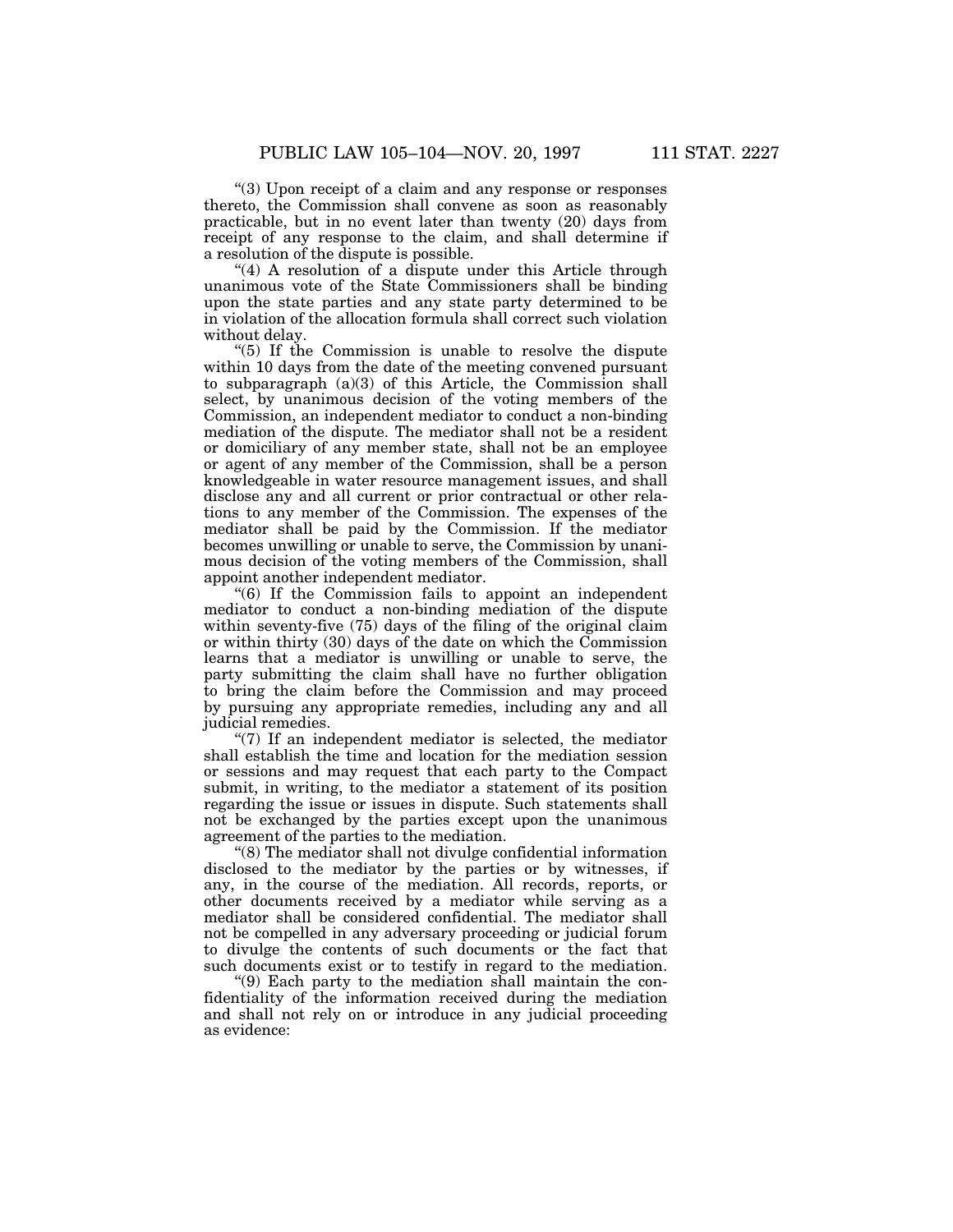"a. Views expressed or suggestions made by another party regarding a settlement of the dispute;

''b. Proposals made or views expressed by the mediator; or

''c. The fact that another party to the hearing had or had not indicated a willingness to accept a proposal for settlement of the dispute.

" $(10)$  The mediator may terminate the non-binding mediation session or sessions whenever, in the judgment of the mediator, further efforts to resolve the dispute would not lead to a resolution of the dispute between or among the parties. Any party to the dispute may terminate the mediation process at any time by giving written notification to the mediator and the Commission. If terminated prior to reaching a resolution, the party submitting the original claim to the Commission shall have no further obligation to bring its claim before the Commission and may proceed by pursuing any appropriate remedies, including any and all judicial remedies.

" $(11)$  The mediator shall have no authority to require the parties to enter into a settlement of any dispute regarding the Compact. The mediator may simply attempt to assist the parties in reaching a mutually acceptable resolution of their dispute. The mediator is authorized to conduct joint and separate meetings with the parties to the mediation and to make oral or written recommendations for a settlement of the dispute.

" $(12)$  At any time during the mediation process, the Commission is encouraged to take whatever steps it deems necessary to assist the mediator or the parties to resolve the dispute.

" $(13)$  In the event of a proceeding seeking enforcement of the allocation formula, this Compact creates a cause of action solely for equitable relief. No action for money damages may be maintained. The party or parties alleging a violation of the Compact shall have the burden of proof.

''(b) In the event of a dispute between any voting member and the United States relating to a state's noncompliance with the allocation formula as a result of actions or a refusal to act by officers, agencies or instrumentalities of the United States, the provisions set forth in paragraph (a) of this Article (other than the provisions of subparagraph  $(a)(4)$  shall apply.

''(c) The United States may initiate dispute resolution under paragraph (a) in the same manner as other parties to this Compact.

 $\mathcal{H}(d)$  Any signatory party who is affected by any action of the Commission, other than the adoption or enforcement of or compliance with the allocation formula, may file a complaint before the ACF Basin Commission seeking to enforce any provision of this Compact.

''(1) The Commission shall refer the dispute to an independent hearing officer or mediator, to conduct a hearing or mediation of the dispute. If the parties are unable to settle their dispute through mediation, a hearing shall be held by the Commission or its designated hearing officer. Following a hearing conducted by a hearing officer, the hearing officer shall submit a report to the Commission setting forth findings of fact and conclusions of law, and making recommendations to the Commission for the resolution of the dispute.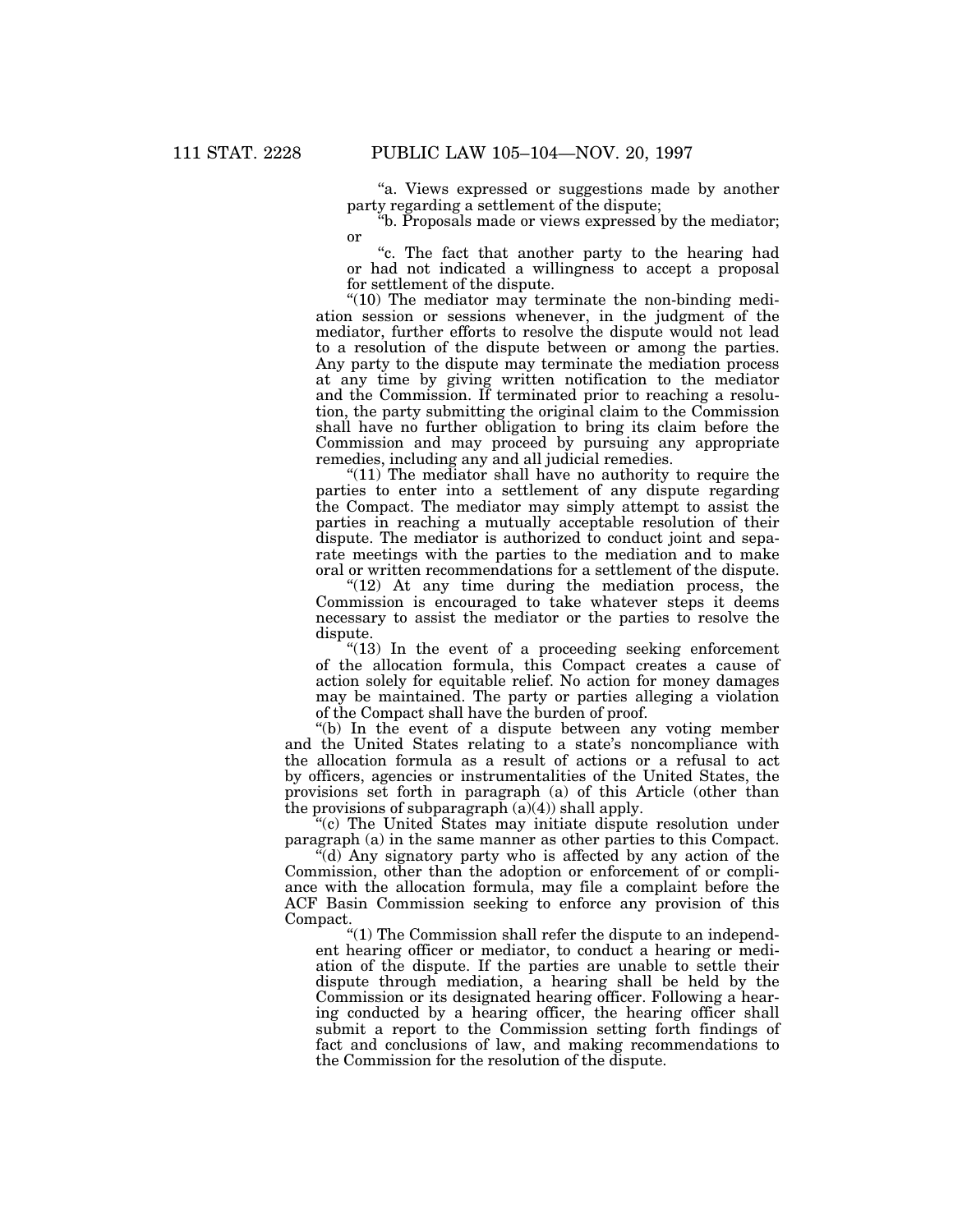"(2) The Commission may adopt or modify the recommendations of the hearing officer within 60 days of submittal of the report. If the Commission is unable to reach unanimous agreement on the resolution of the dispute within 60 days of submittal of the report with the concurrence of the Federal Commissioner in disputes involving or affecting federal interests, the affected party may file an action in any court of competent jurisdiction to enforce the provisions of this Compact. The hearing officer's report shall be of no force and effect and shall not be admissible as evidence in any further proceedings.

''(e) All actions under this Article shall be subject to the following provisions:

''(1) The Commission shall adopt guidelines and procedures for the appointment of hearing officers or independent mediators to conduct all hearings and mediations required under this Article. The hearing officer or mediator appointed under this Article shall be compensated by the Commission.

 $(2)$  All hearings or mediations conducted under this article may be conducted utilizing the Federal Administrative Procedures Act, the Federal Rules of Civil Procedure, and the Federal Rules of Evidence. The Commission may also choose to adopt some or all of its own procedural and evidentiary rules for the conduct of hearings or mediations under this Compact.

''(3) Any action brought under this Article shall be limited to equitable relief only. This Compact shall not give rise to a cause of action for money damages.

"(4) Any signatory party bringing an action before the Commission under this Article shall have the burdens of proof and persuasion.

# ''ARTICLE XIV

# ''ENFORCEMENT

''The Commission may, upon unanimous decision, bring an action against any person to enforce any provision of this Compact, other than the adoption or enforcement of or compliance with the allocation formula, in any court of competent jurisdiction.

#### ''ARTICLE XV

#### ''IMPACTS ON OTHER STREAM SYSTEMS

''This Compact shall not be construed as establishing any general principle or precedent applicable to any other interstate streams.

### ''ARTICLE XVI

#### ''IMPACT OF COMPACT ON USE OF WATER WITHIN THE BOUNDARIES OF THE COMPACTING STATES

''The provisions of this Compact shall not interfere with the right or power of any state to regulate the use and control of water within the boundaries of the state, providing such state action is not inconsistent with the allocation formula.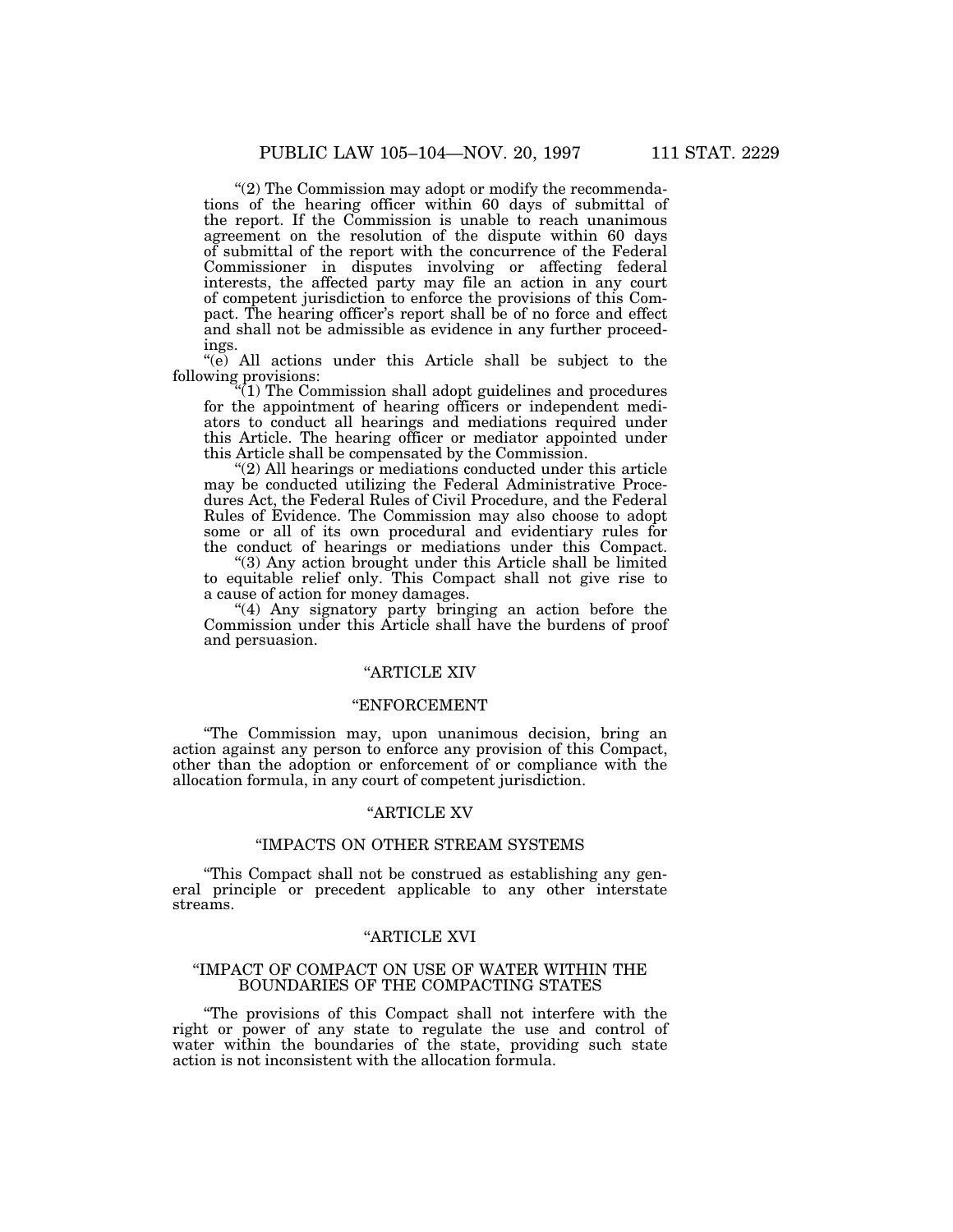# ''ARTICLE XVII

# ''AGREEMENT REGARDING WATER QUALITY

''(a) The States of Alabama, Florida, and Georgia mutually agree to the principle of individual State efforts to control manmade water pollution from sources located and operating within each State and to the continuing support of each State in active water pollution control programs.

''(b) The States of Alabama, Florida, and Georgia agree to cooperate, through their appropriate State agencies, in the investigation, abatement, and control of sources of alleged interstate pollution within the ACF River Basin whenever such sources are called to their attention by the Commission.

''(c) The States of Alabama, Florida, and Georgia agree to cooperate in maintaining the quality of the waters of the ACF River Basin.

''(d) The States of Alabama, Florida, and Georgia agree that no State may require another state to provide water for the purpose of water quality control as a substitute for or in lieu of adequate waste treatment.

# "ARTICLE XVIII

# "EFFECT OF OVER OR UNDER DELIVERIES UNDER THE COMPACT

''No state shall acquire any right or expectation to the use of water because of any other state's failure to use the full amount of water allocated to it under this Compact.

# ''ARTICLE XIX

### ''SEVERABILITY

''If any portion of this Compact is held invalid for any reason, the remaining portions, to the fullest extent possible, shall be severed from the void portion and given the fullest possible force, effect, and application.

# ''ARTICLE XX

# ''NOTICE AND FORMS OF SIGNATURE

''Notice of ratification of this Compact by the legislature of each state shall promptly be given by the Governor of the ratifying state to the Governors of the other participating states. When all three state legislatures have ratified the Compact, notice of their mutual ratification shall be forwarded to the Congressional delegation of the signatory states for submission to the Congress of the United States for ratification. When the Compact is ratified by the Congress of the United States, the President, upon signing the Federal ratification legislation, shall promptly notify the Governors of the participating states and appoint the Federal Commissioner. The Compact shall be signed by all four Commissioners as their first order of business at their first meeting and shall be filed of record in the party states.''.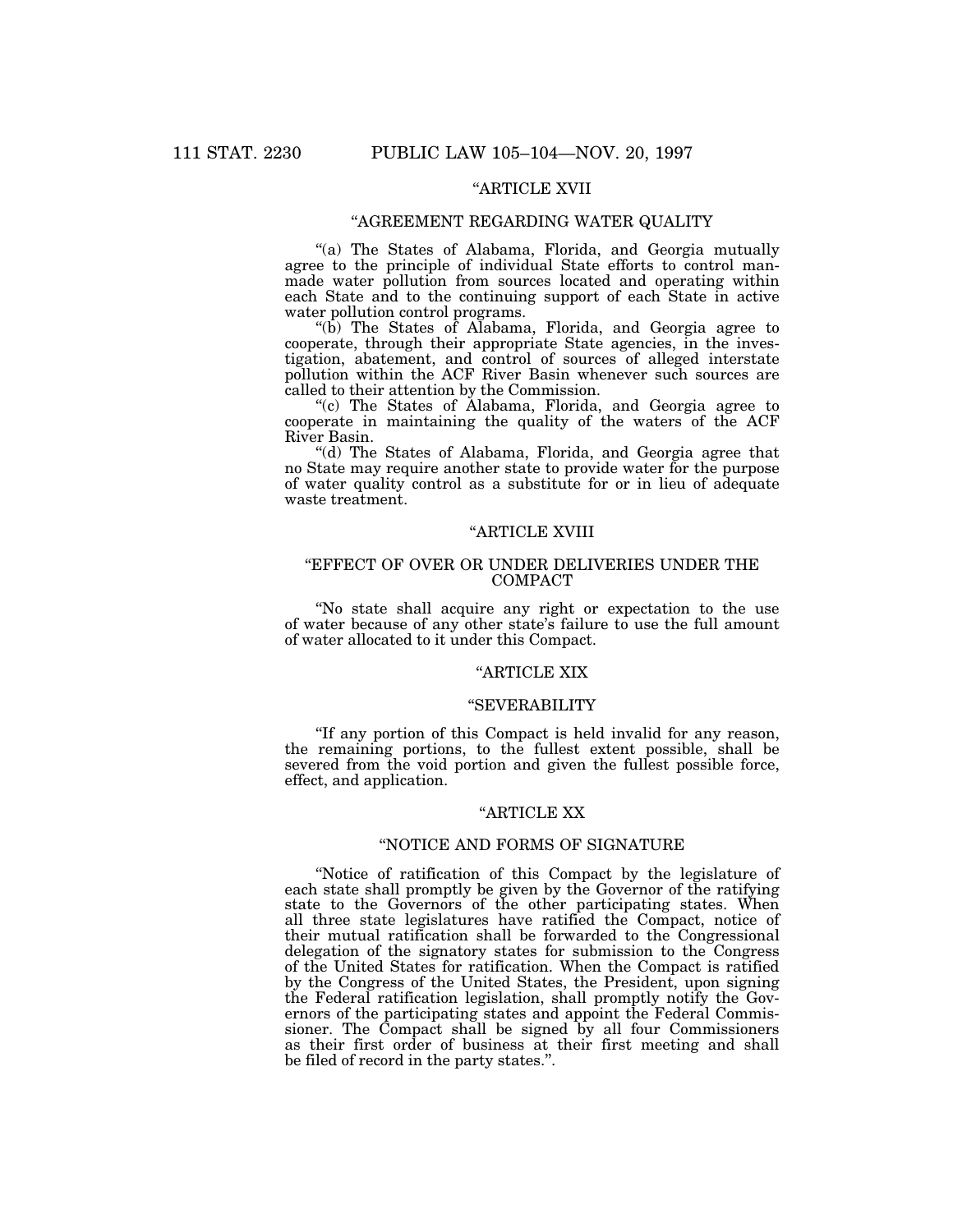#### **SEC. 2. INCONSISTENCY OF LANGUAGE.**

The validity of the Compact consented to by this Act shall not be affected by any insubstantial difference in its form or language as adopted by the States.

#### **SEC. 3. RIGHT TO ALTER, AMEND, OR REPEAL.**

The right to alter, amend, or repeal this joint resolution is hereby expressly reserved.

#### **SEC. 4. RESERVATIONS.**

To ensure participation of Federal agencies during the development of the allocation formula and participation in all technical working groups and meetings in which the terms and conditions of the allocation formula are negotiated and to preserve Federal discretion under law, the consent of Congress to, and participation of the United States in, the Apalachicola-Chattahoochee-Flint River Basin Compact, is subject to the following conditions and reservations:

(1) Representatives of any Federal agency may attend any and all meetings of the Commission.

(2) Upon the request of the Federal Commissioner, representatives of any Federal agency may participate in any meetings of technical committees, if any, of the Commission at which the basis or terms and conditions of the allocation formula or modifications to the allocation formula are to be discussed or negotiated.

(3) The Federal Commissioner shall be given notice of any meeting of the Commission or any meeting of technical committees, if any, of the Commission at which compliance with the allocation formula by one or more officers, agencies, or instrumentalities of the United States is to be discussed.

(4) Under the provisions of Article VII(a), the Federal Commissioner may submit a letter of concurrence with the allocation formula unanimously adopted by the State Commissioners within 255 days of such adoption.

(5) No mediator shall be selected under Article XIII(b) or Article XIII(c) without the concurrence of the Federal Commissioner and no resolution of a dispute under Article XIII(c) shall be made binding on the United States without the concurrence of the Federal Commissioner.

(6) The obligations of employees, agencies, and instrumentalities of the United States pursuant to Articles VII(b), X(a), and X(c) to exercise their discretion, to the maximum extent practicable, in a manner consistent with the allocation formula shall not be construed to interfere with the ability of such employees, agencies, and instrumentalities to take actions during emergency situations.

(7) As among water right holders within any one State, nothing in this Compact shall be construed as affecting or intending to affect or in any way to interfere with the laws of the respective signatory States relating to riparian rights of the United States in and to the waters of the Apalachicola-Chattahoochee-Flint River Basin.

#### **SEC. 5. EFFECTUATION.**

(a) FEDERAL AGENCY AUTHORITY.—To carry out the purposes of this Compact, Federal agencies are authorized, as they may deem appropriate—